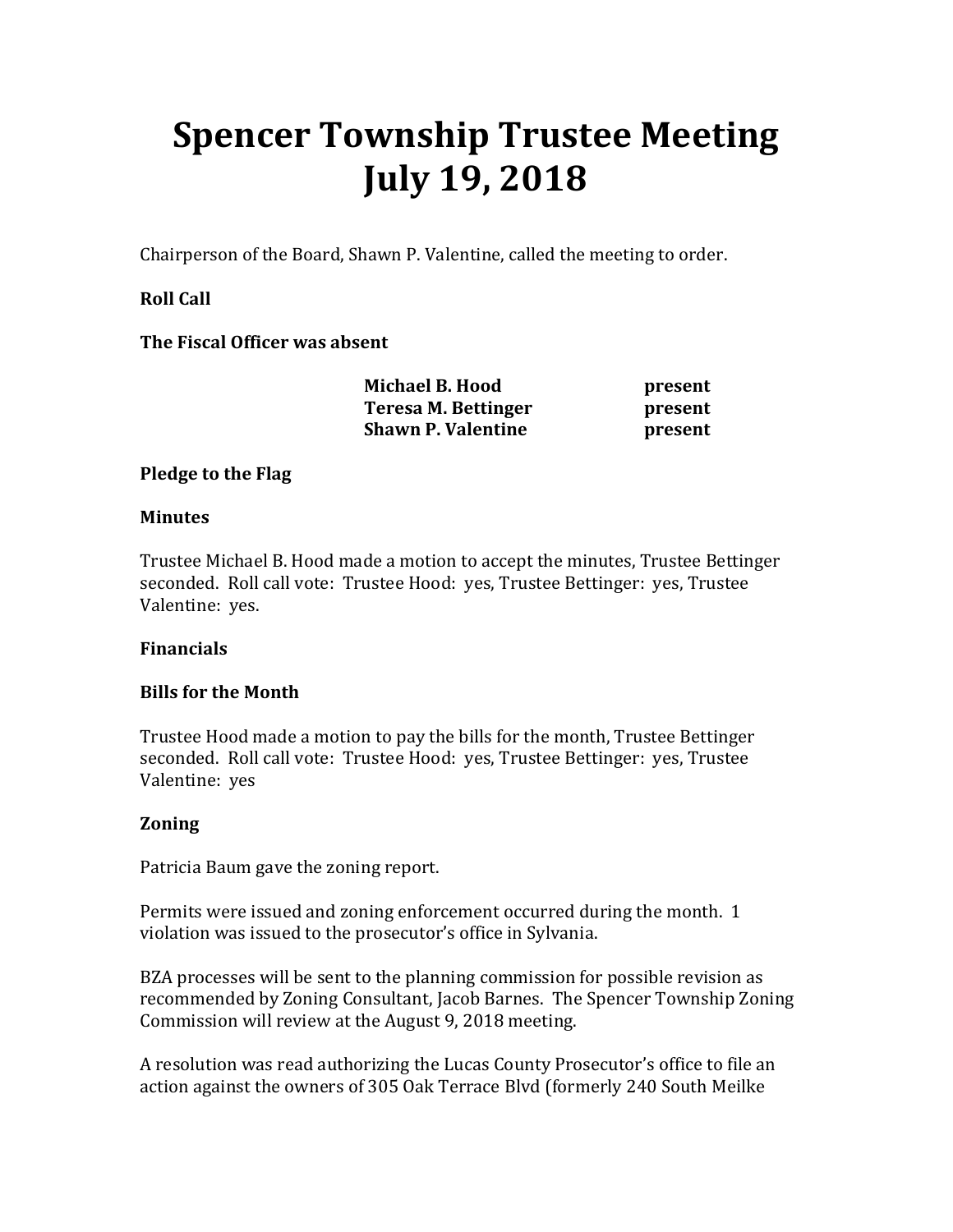Road) for a zoning violation., Michael Varanese. Ms. Baum read the resolution that is on file in the Zoning Office of Spencer Township.

Trustee Hood made a motion to accept the resolution as read, Trustee Bettinger seconded. Roll call vote: Trustee Hood: yes, Trustee Bettinger: yes, Trustee Valentine: yes

Trustee Valentine mentioned Bill Harbert from the Planning Commission was asked to move forward with the before mention verbiage for the BZA process.

Trustee Hood asked if the dog kennel was in violation in Oak Grove Estates. The dog kennel is not in violation Pat Baum informed. Trustee Valentine suggested the Health Department be called to conduct an investigation. Resident Michael Hood will make the call.

## **BZA**

No meeting

### **Road Report**

The missing tools mentioned last month was brought up again. Trustee Valentine commented the tools were either misplaced or stolen. He also stated Dean Croskey (Road Superintendent) should have brought this to his supervisor, Pat Baum's attention. At that time, a police report should have also been filed.

Trustee Hood stated he asked how were tools stolen when community service workers should not be left in the building unsupervised. Trustee Bettinger agreed. This matter will be discussed in executive session later Trustee Valentine commented.

#### **Fire**

Springfield Fire submitted the report.

## **JEDZ**

No meeting

#### **Correspondence**

The OPWC payment confirmation was read for the roadwork Oak Grove and Bemis Lane.

Lucas County Emergency Management services memo was read. The Spencer contribution was \$482.29.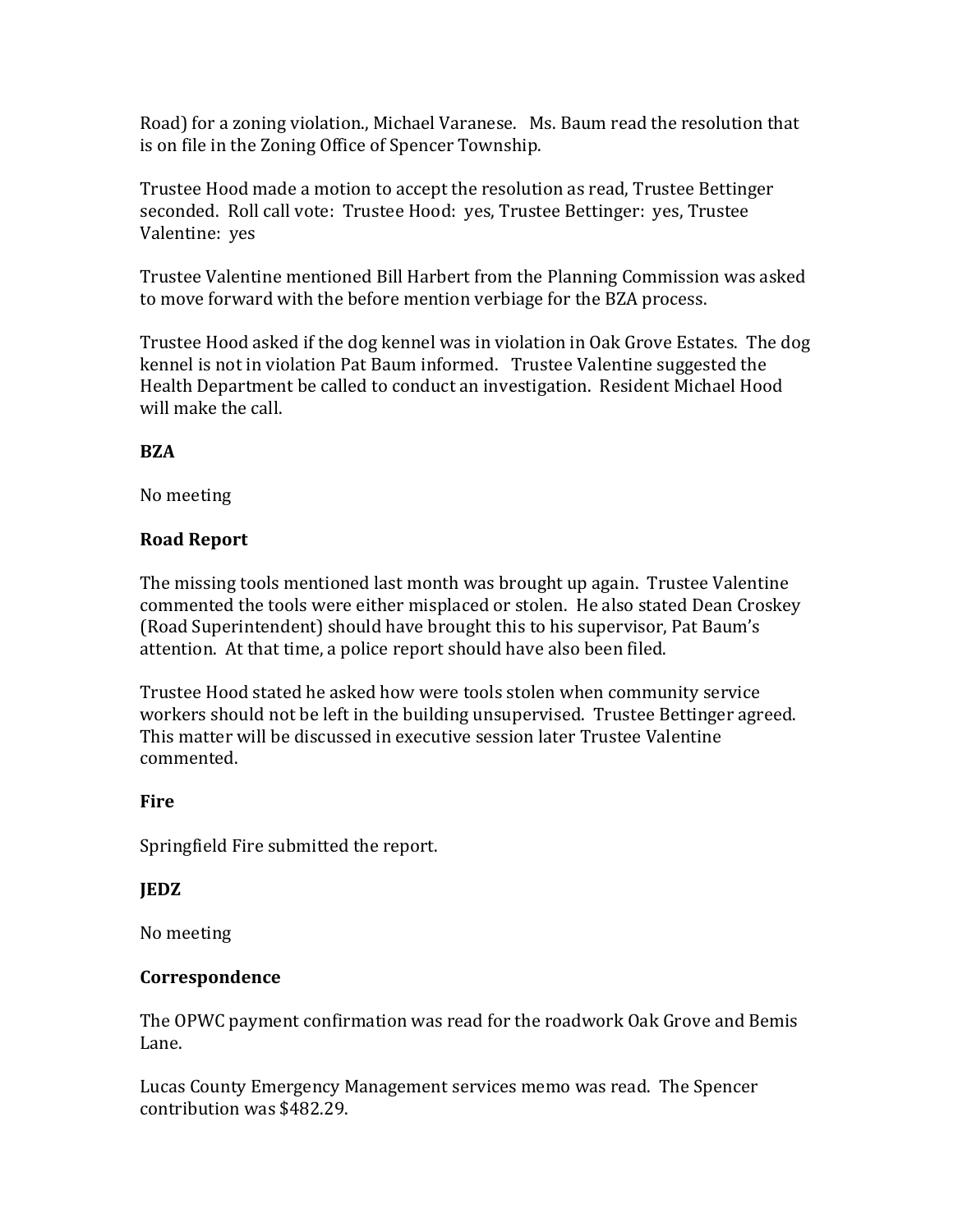The Schwamberger road project went up for bidding. Gerkin Paving was the least expensive and the Township has to go with the lowest bid. Trustee Bettinger read the resolution 672 for this road project. Trustee Hood made a motion to accept the resolution as read, Trustee Bettinger seconded. Roll call vote: Trustee Hood: yes, Trustee Bettinger: yes, Trustee Valentine: yes.

Trustee Valentine commented Gerkin paving did a poor job for the Township in the past on Frankfort Road. They did not receive payment, but the Township has to go with the lowest bid.

Trustee Bettinger read a bid awarding Gerkin the paving job of Schwamberger Road reclamation project. Trustee Hood made the motion to accept the resolution, Trustee Bettinger seconded. Roll call vote: Trustee Hood: yes, Trustee Bettinger: yes, Trustee Valentine: yes.

#### **Old Business**

There is a delay with the Taft property purchase. Shell Oil has an easement on the property.

#### **New Business**

Trustee Bettinger offered the suggestion of Sheilah McAdams, legal advisor, hold classes for our zoning boards to educate them on the Ohio Revised Coded law changes. Trustee Hood made the motion, Trustee Bettinger seconded. Roll call vote: Trustee Hood: yes, Trustee Bettinger: yes, Trustee Valentine: yes.

Trustee Hood made a motion to go into executive session at 7:35 pm to discuss employee matter, Trustee Bettinger seconded. Roll call vote: Trustee Hood: yes, Trustee Bettinger: yes, Trustee Valentine: yes.

Trustee Hood made a motion to come out of executive session, at 8:04pm, Trustee Bettinger seconded. Roll call vote: Trustee Hood: yes, Trustee Bettinger: yes, Trustee Valentine: yes.

Trustee Valentine explained no decisions were made during executive session.

Trustee Valentine explained there had been issues in the past with tracking Dean Croskey's time worked. He also recommended Dean Croskey now work 20 hours per week. The final suggestion was that Dean Croskey should present his supervisor, Pat Baum with a list a projects he plans for the next week so the Township is aware of what he is doing. This could roll over into a quarterly review.

Trustee Hood made the motion that all hourly employees clock in on the Township time clock, Trustee Bettinger seconded. Roll call vote: Trustee Hood: yes, Trustee Bettinger: yes, Trustee Valentine: yes.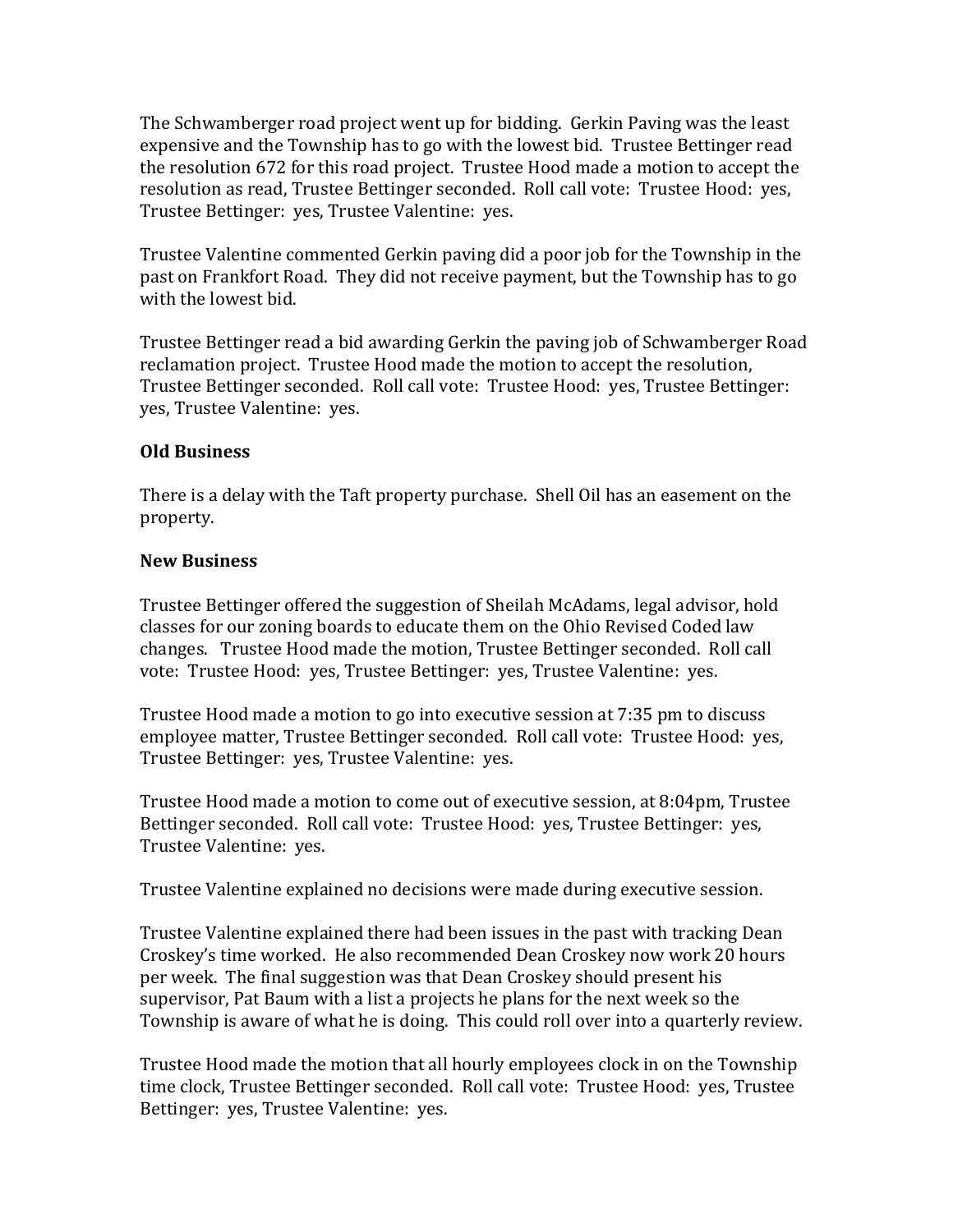Trustee Hood made a motion that Dean Croskey not work over 20 (twenty) hours per week, Trustee Bettinger seconded. Roll call vote: Trustee Hood: yes, Trustee Bettinger: yes, Trustee Valentine: yes.

Trustee Hood made a motion that Dean Croskey present to Pat Baum no later that Friday the previous week of what he plans to complete for the next week, Trustee Bettinger seconded.

This is a measure to monitor that the work that needs to get completed is completed Trustee Valentine explained.

Mrs. Baum will also be bound by clocking in and clocking out Trustee Valentine explained.

### **Open to the Public**

Ron Bettinger, resident, asked if the time clock is working. Trustee Valentine explained if it is not working we can get one that works.

Ray Pawlacyzk, resident asked why we had to select Gerkin. Trustee Bettinger explained Gerkin was the lowest bid and we had to go with them. If we went to court we would not be successful she explained. He also asked about the Raab Road Bridge. The bids are out for the bridge Trustee Bettinger explained.

Kate Roth, resident, asked if ditches would be re done during the Schwamberger Road project. Trustee Valentine explained the ditch banks would be restructured, but there is no guarantee this will alleviate the drainage on Schwamberger Road. She asked if the Township would put up signage to keep people off the service path created during the current Drennen ditch cleaning. Trustee Valentine stated no the Township will not put signs up. He explained he has put his own signs up. He also told Ms. Roth she can call the sheriff.

Jack Gulvas, resident, asked what is being done with the sediment removed from the ditch. Trustee Valentine stated it belonged to the owner of the property.

Ray Pawlacyzk asked about another project that needs addressing. Trustee Valentine reminded him ditch cleaning is not a Township matter.

Pat Baum, Township employee, asked if she could still work from home during her 9 (nine) virtual hours. Trustee Valentine said yes she could. He reminded her the Township realizes her position is very flexible. The Board needs a paper trail for Dean Croskey.

Jack Gulvas informed the parks put a road in on Drennen ditch, Trustee Valentine reminded him the Parks will not let us on their roads.